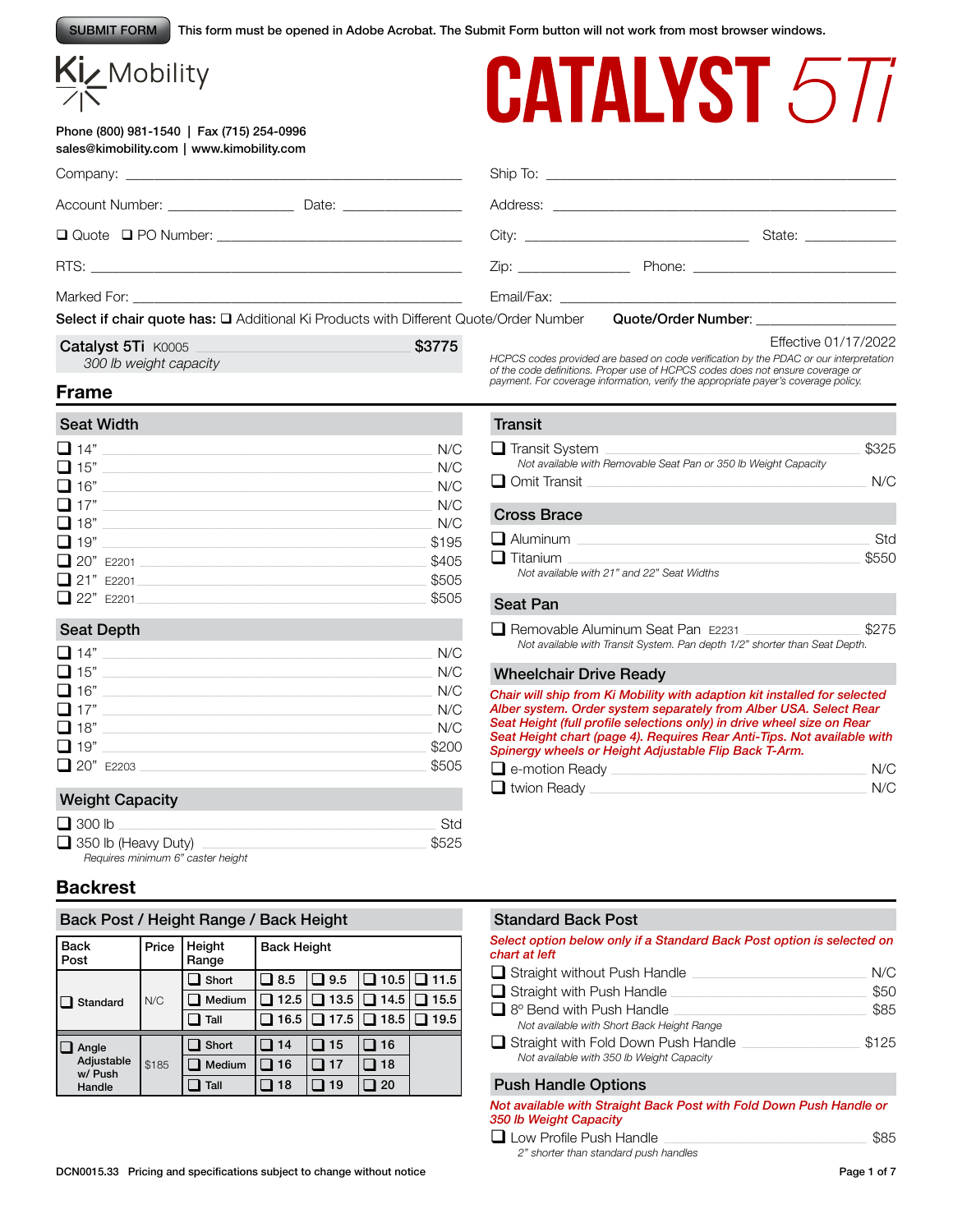# **Backrest** continued

# **CATALYST 577**

#### Back Upholstery **Military Patch** *Select option below only if Standard or Angle Adjustable Back Post option is selected on chart on previous page. If selecting both upholstery and Axiom Back, the upholstery will be installed.* q Standard \_\_\_\_\_\_\_\_\_\_\_\_\_\_\_\_\_\_\_\_\_\_\_\_\_\_\_\_\_\_\_\_\_\_\_\_\_\_\_\_\_\_\_\_\_\_\_\_\_\_\_\_\_\_\_\_\_\_\_\_\_\_\_\_\_\_\_\_\_\_\_\_\_\_\_\_\_\_\_\_\_\_\_\_\_\_\_\_\_\_\_\_\_\_\_\_ Std *Not available with Short or Medium Back Height Ranges on 21" - 22" Seat Widths* Tension Adjustable E2611  $\Box$  Standard Cover \$315 q Air Mesh Breathable Cover \_\_\_\_\_\_\_\_\_\_\_\_\_\_\_\_\_\_\_\_ \$390 q Omit Back Upholstery \_\_\_\_\_\_\_\_\_\_\_\_\_\_\_\_\_\_\_\_\_\_\_\_\_\_\_\_\_\_\_\_\_\_\_\_\_\_\_\_\_\_\_\_\_\_\_\_\_\_\_\_\_\_\_\_\_\_\_\_\_\_\_\_\_\_\_ - \$10 *Attached only if ordered with Tension Adjustable Back Upholstery* US Military Service Patch \_\_\_\_\_\_\_\_\_\_\_\_\_\_\_\_\_\_\_\_\_\_\_\_\_\_\_\_\_\_\_\_\_\_\_\_\_\_\_\_\_\_\_\_\_\_\_\_\_\_\_\_\_\_\_\_\_\_\_\_\_\_\_\_\_\_\_\_\_\_\_ \$90 **Q** Army **Q** Navy **Q** Marines **Q** Air Force **Q** Coast Guard q US Purple Heart Patch \_\_\_\_\_\_\_\_\_\_\_\_\_\_\_\_\_\_\_\_\_\_\_\_\_\_\_\_\_\_\_\_\_\_\_\_\_\_\_\_\_\_\_\_\_\_\_\_\_\_\_\_\_\_\_\_\_\_\_\_\_\_\_\_\_\_\_\_\_ \$90 Purple Heart with Military Service Patch Combo \_\_\_\_\_\_\_\_\_\_\_\_\_\_\_\_\_\_\_\_\_\_\_\_\_\_ \$145 **Q** Army **Q** Navy **Q** Marines **Q** Air Force **Q** Coast Guard

# **Frame Type / Footrest**

| Hanger / Front Frame Bend |                                            |     |            |  |          |
|---------------------------|--------------------------------------------|-----|------------|--|----------|
|                           | Frame   Hanger                             | 70° | $80^\circ$ |  | Retail   |
|                           | <b>Extension Tube Mount</b>                |     |            |  | Std      |
| Swing<br>Away             | Pro Elevating Leg Rests<br>(PRO ELR) E0990 |     |            |  | \$295    |
|                           | <b>Omit Hangers</b>                        |     |            |  | $-$ \$20 |
| Fixed                     | <b>Extension Tube Mount</b>                |     |            |  | N/C      |

**<sup>1</sup>***Not availale with 7" or 8" Casters*

# PRO ELR Cover

*Available only on PRO ELR*

**Q** Gel Pad Cover **Exercise 2008** 

# Footrest / Extension / Seat to Footrest Length

*Select Extension and Seat to Footrest Length in row corresponding to desired Footrest. Footrest Length of at least 2.5" shorter than Front Seat Height recommended. Extension Tube Hangers and Fixed Front Frame measurements are based on 70º Hanger / Front Frame Bend.* 

| Footrest                                         | Extension     |                | Seat to Footrest Length |             |             |              |             |             |             |             |
|--------------------------------------------------|---------------|----------------|-------------------------|-------------|-------------|--------------|-------------|-------------|-------------|-------------|
| <b>Extension Tube</b>                            | $\Box$ Short  | $\Box$ 11      | $\Box$ 11.5             | $\Box$ 12   | $\Box$ 12.5 | $\Box$<br>13 | $\Box$ 13.5 | $\Box$ 14   | $\Box$ 14.5 | $\Box$ 15   |
| Hangers                                          | $\Box$ Medium | $\Box$ 13      | $\Box$ 13.5             | $\Box$ 14   | $\Box$ 14.5 | $\Box$ 15    | $\Box$ 15.5 | $\Box$ 16   | $\Box$ 16.5 | $\Box$ 17   |
| $(70^{\circ}, 80^{\circ})$                       | $\Box$ Long   | $\square$ 15.5 | $\Box$ 16               | $\Box$ 16.5 | $\Box$ 17   | $\Box$ 17.5  | $\Box$ 18   | $\Box$ 18.5 | $\Box$ 19   | $\Box$ 19.5 |
| <b>PRO ELR Low</b>                               | $\Box$ Short  | $12 - 17.5$    |                         |             |             |              |             |             |             |             |
| <b>Pivot Setting</b>                             | $\Box$ Long   | $15 - 21$      |                         |             |             |              |             |             |             |             |
| PRO ELR High                                     | $\Box$ Short  | $10.5 - 15.5$  |                         |             |             |              |             |             |             |             |
| <b>Pivot Setting</b>                             | $\Box$ Long   | $13 - 19$      |                         |             |             |              |             |             |             |             |
| <b>Fixed</b>                                     | $\Box$ Short  | $\Box$ 11.5    | $\Box$ 12               | $\Box$ 12.5 | $\Box$ 13   | $\Box$ 13.5  | $\Box$ 14   | $\Box$ 14.5 | $\Box$ 15   |             |
| <b>Front Frame</b><br>$(70^{\circ}, 80^{\circ})$ | $\Box$ Medium | $\Box$ 13      | $\Box$ 13.5             | $\Box$ 14   | $\Box$ 14.5 | $\Box$ 15    | $\Box$ 15.5 | $\Box$ 16   | $\Box$ 16.5 | $\Box$ 17   |
|                                                  | $\Box$ Long   | $\square$ 15.5 | $\Box$ 16               | $\Box$ 16.5 | $\Box$ 17   | $\Box$ 17.5  | $\Box$ 18   | $\Box$ 18.5 | $\Box$ 19   | $\Box$ 19.5 |

# Hanger Release

| If no selection is made Classic Hanger Release will be used<br>$\Box$ Classic | Std |
|-------------------------------------------------------------------------------|-----|
| $\Box$ 4-Way - In line                                                        | N/C |
| See reference A below. Not available with PRO ELR.                            |     |
| $\Box$ 4-Way - Out                                                            | N/C |
| See reference B below. Not available with PRO ELR.                            |     |
| в                                                                             |     |

# Residual Limb Support

Residual Limb Support E1020

| $\Box$ Right and Left<br>$\Box$ Left<br>$\Box$ Omit Left Hanger |                 | \$405   Right      | \$810<br>\$405<br>$-$ -\$10 $\Box$ Omit Right Hanger $-$ -\$10 |
|-----------------------------------------------------------------|-----------------|--------------------|----------------------------------------------------------------|
| Cover                                                           |                 |                    |                                                                |
| $\Box$ Smooth                                                   | $\Box$ Air Mesh | $\Box$ Smooth      | $\Box$ Air Mesh                                                |
| Pad Size                                                        |                 |                    |                                                                |
| $\Box$ 5 x 8                                                    | $\Box$ 9 x 14   | $\Box$ 5 x 8       | $\Box$ 9 x 14                                                  |
| $\Box$ 7 x 10                                                   | $11 \times 10$  | $\sqrt{7\times10}$ | $\Box$ 11 x 10                                                 |
| $\sqrt{3}$ 9 x 10                                               | $11 \times 14$  | $9 \times 10$      | $11 \times 14$                                                 |

| Footplate                                                                       |       |
|---------------------------------------------------------------------------------|-------|
| $\Box$ Composite                                                                | N/C   |
| Not available with PRO FLR                                                      |       |
| □ Composite Angle Adjustable K0040<br>Not available with 14" Seat Width         | \$190 |
| Aluminum Angle Adjustable K0040                                                 | \$190 |
| $\Box$ One Piece Flip Up Angle Adjustable $K0040$<br>Not available with PRO FLR | \$190 |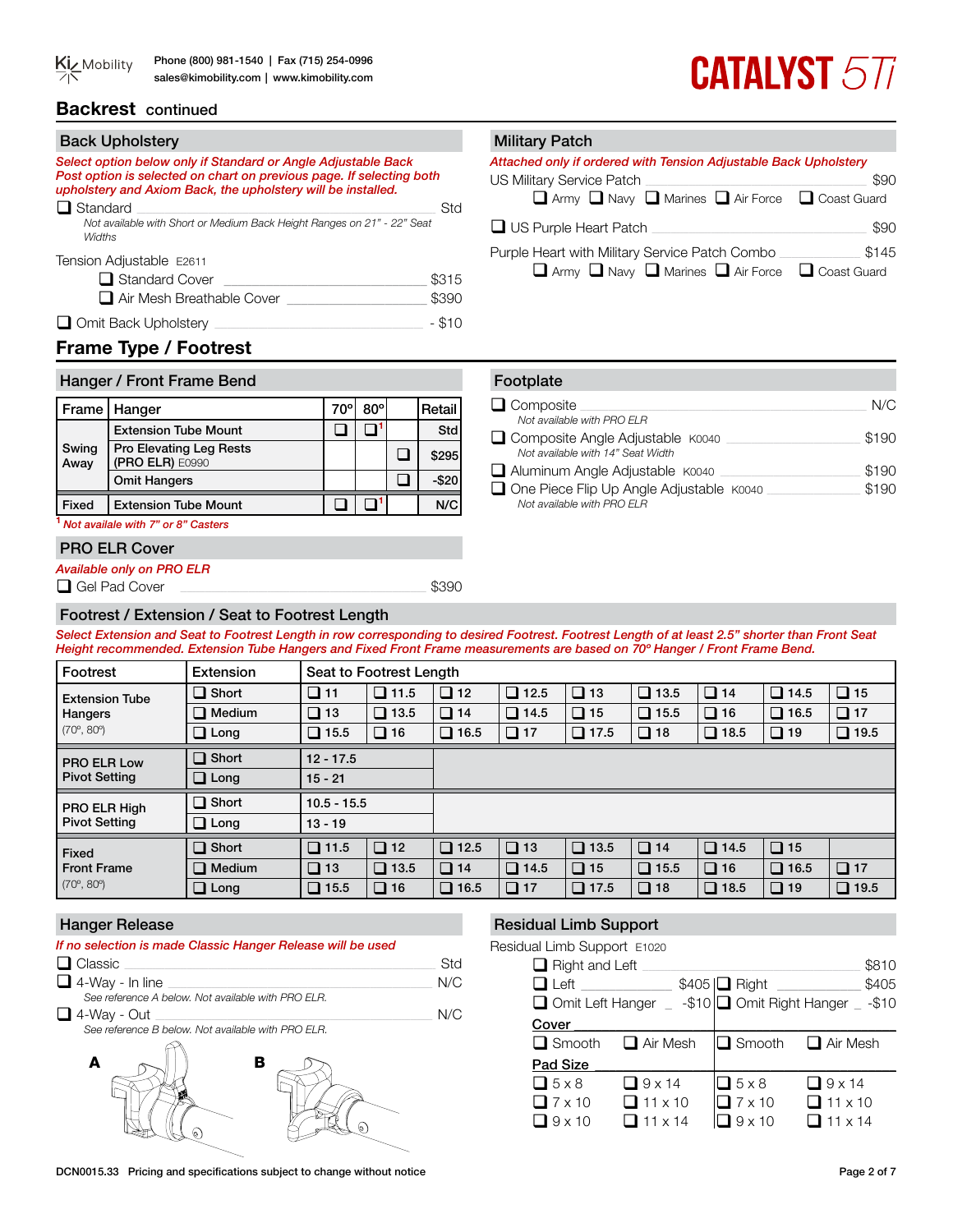# **CATALYST 577**

# **Footrest** continued

| Heel Loop                                                       |      | <b>Calf Strap</b> |
|-----------------------------------------------------------------|------|-------------------|
| Not available with One Piece Flip Up Angle Adjustable Footplate |      | $\Box$ Velcro Ac  |
| $\Box$ Heel Loops E0951                                         | \$40 | $\Box$ Padded \   |
| $\Box$ Adjustable Heel Loops $E0951$                            | \$50 | $\Box$ Bodypoir   |
| Omit Heel Loops                                                 | N/C  |                   |

| alf Strap               |  |
|-------------------------|--|
| Velcro Adjustable K0038 |  |

| $\Box$ Velcro Adjustable K0038  | \$40  |
|---------------------------------|-------|
| Padded Velcro Adjustable K0038  | \$68  |
| Bodypoint Padded AeroMesh K0038 | \$118 |

# **Front Seat Height and Casters**

# Caster Size / Front Seat Height

*Select Front Seat Height in row corresponding to desired caster size* 

| <b>Caster Size</b> | <b>Front Seat Height</b> |             |              |             |           |             |           |             |           |             |           |
|--------------------|--------------------------|-------------|--------------|-------------|-----------|-------------|-----------|-------------|-----------|-------------|-----------|
| 4"                 | $\Box$ 15                | $\Box$ 15.5 | $\Box$ 16    | $\Box$ 16.5 | $\Box$ 17 | $\Box$ 17.5 | $\Box$ 18 | $\Box$ 18.5 | $\Box$ 19 | $\Box$ 19.5 | $\Box$ 20 |
| 5"                 | $\Box$ 16                | $\Box$ 16.5 | $\Box$ 17    | $\Box$ 17.5 | $\Box$ 18 | $\Box$ 18.5 | $\Box$ 19 | $\Box$ 19.5 | $\Box$ 20 | $\Box$ 20.5 |           |
| 6"                 | $\Box$ 17                | $\Box$ 17.5 | $\Box$ 18    | $\Box$ 18.5 | $\Box$ 19 | $\Box$ 19.5 | $\Box$ 20 | $\Box$ 20.5 | $\Box$ 21 |             |           |
| 7"                 | $\Box$ 18                | $\Box$ 18.5 | $\Box$ 19    | $\Box$ 19.5 | $\Box$ 20 | $\Box$ 20.5 | $\Box$ 21 |             |           |             |           |
| l 8"               | $\Box$ 19                | $\Box$ 19.5 | $\square$ 20 | $\Box$ 20.5 | $\Box$ 21 |             |           |             |           |             |           |

|             |                                     | <b>Caster Size</b> |    |    |    |    |    |  |
|-------------|-------------------------------------|--------------------|----|----|----|----|----|--|
|             |                                     | Price              | 4" | 5" | 6" | 7" | 8" |  |
|             | .75" Rolleblade                     | N/C                |    |    |    |    |    |  |
|             | .75" Lighted Rollerblade            | \$70               |    |    |    |    |    |  |
| Caster Type | 1" Poly                             | N/C                |    |    |    |    |    |  |
|             | 1" Poly Aluminum                    | \$160              |    |    |    |    |    |  |
|             | 1" Pneumatic                        | \$85               |    |    |    |    |    |  |
|             | 1.5" Poly                           | \$50               |    |    |    |    |    |  |
|             | 1.5" Soft Roll Aluminum             | \$185              |    |    |    |    |    |  |
|             | 2" Poly                             | \$70               |    |    |    |    |    |  |
|             | 2" Pneumatic w/ Foam Insert   \$225 |                    |    |    |    |    |    |  |

# Caster Housing

| $\Box$ Standard                                               | N/C  |
|---------------------------------------------------------------|------|
| $\Box$ Performance                                            | \$35 |
| Not available with 350 lb Weight Capacity<br><b>Fork Stem</b> |      |

| $\Box$ Best Fit                                                                                                       | Std |
|-----------------------------------------------------------------------------------------------------------------------|-----|
| Ki Mobility will pick Fork and Stem combination to optimize performance based<br>on Caster Size and Front Seat Height |     |
| $\Box$ Standard Fork Stem                                                                                             | N/C |
| $\Box$ 3/4" Longer Fork Stem                                                                                          | N/C |
| $\Box$ 1 1/2" Longer Fork Stem                                                                                        | N/C |

| Maximum Seat Dump Reference<br>(Front Seat Height minus Rear Seat Height) |      |     |                 |      |      |            |      |
|---------------------------------------------------------------------------|------|-----|-----------------|------|------|------------|------|
| Seat Depth                                                                | 14"  | 15" | 16"             | 17"  | 18"  | 19"        | 20"  |
| <b>Maximum Dump</b><br><b>Standard Caster Housing</b>                     | 1.5" | つ"  | ን"              | 2"   | 2.5" | 2.5"       | 2.5" |
| Maximum Dump<br>Performance Caster Housing                                | 3"   | 3"  | $\mathcal{S}$ " | 3.5" | 3.5" | $\Delta$ " | Δ"   |

*Depending on configuration, chairs with Fixed Front Frame Type may achieve up to an additional .75"*

# Fork Options

| $\Box$ Frog Legs Suspension Fork                                                    | \$425 |
|-------------------------------------------------------------------------------------|-------|
| Available only with 4", 5" or 6" Caster Sizes. Not available with Caster Pin Locks, |       |
| 350 lb Weight Capacity, 2" Poly caster or 2" Pneumatic w/ Foam Insert caster.       |       |
| $\Box$ User Weight Under 80 lbs                                                     |       |
| $\Box$ User Weight 80 - 120 lbs                                                     |       |
| $\Box$ User Weight 120 - 160 lbs                                                    |       |

| $\Box$ User Weight 160 - 220 lbs                                                  |       |
|-----------------------------------------------------------------------------------|-------|
| $\Box$ User Weight 220 - 260 lbs                                                  |       |
| $\Box$ User Weight 260 - 300 lbs                                                  |       |
| $\Box$ Frog Legs II Suspension System                                             | \$425 |
| Lightweight shock absorbing fork. Available only with 4", 5" or 6" Caster Sizes.  |       |
| Not available with Caster Pin Locks, 350 lb Weight Capacity, 2" Poly caster or 2" |       |
| Pneumatic w/ Foam Insert caster.                                                  |       |
| □ Caster Pin Locks K0073                                                          | \$195 |

*Not available with Performance Caster Housing, 1 1/2" Longer Fork Stem or Frog Legs Fork*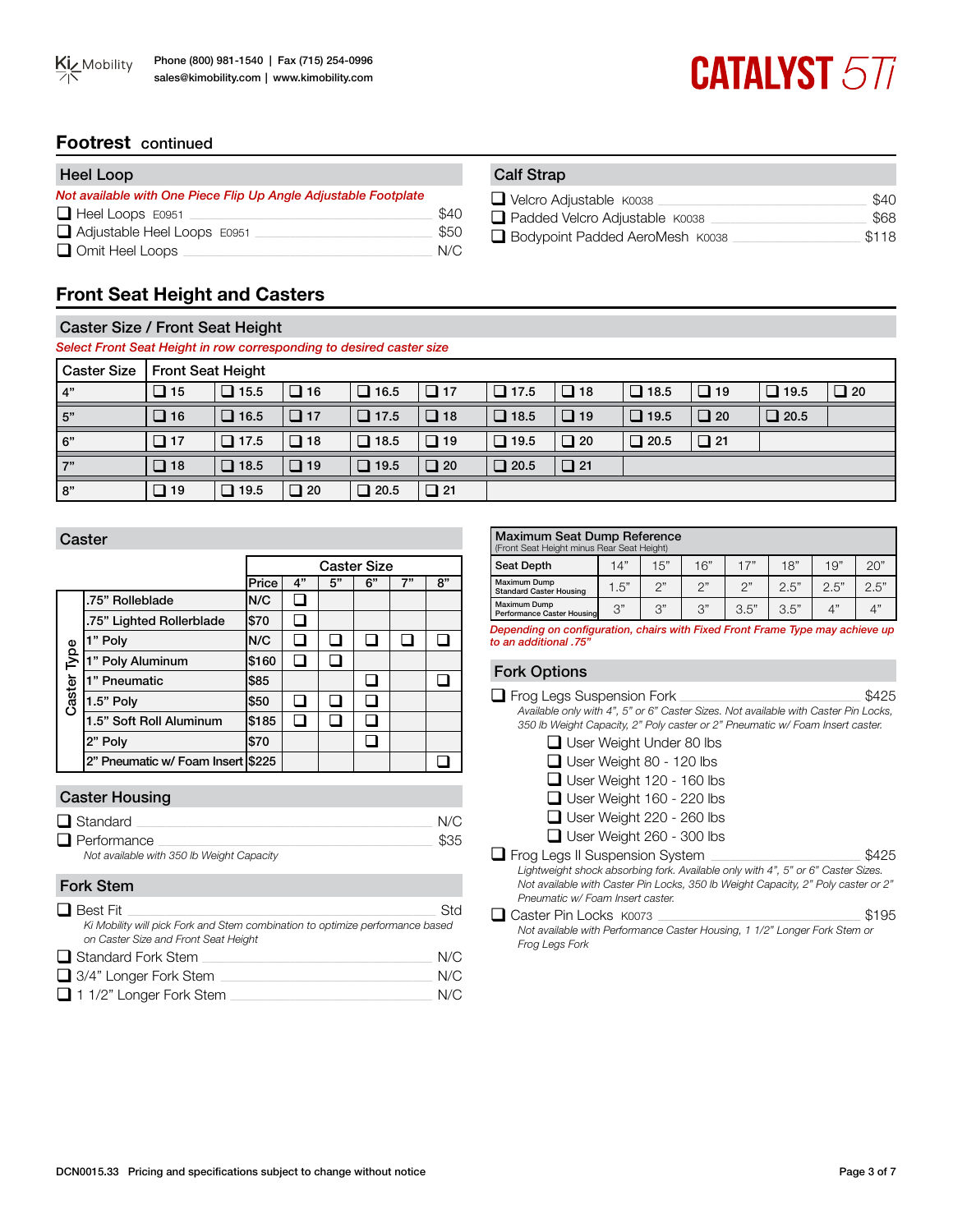

# **CATALYST 577**

# **Wheel Locks**

| <b>Wheel Lock</b>                                                                                                                                                                                                                                          |       |
|------------------------------------------------------------------------------------------------------------------------------------------------------------------------------------------------------------------------------------------------------------|-------|
| $\Box$ Push to Lock                                                                                                                                                                                                                                        | Std   |
| $\Box$ Push to Lock Flush Mount                                                                                                                                                                                                                            | N/C   |
| $\Box$ Pull to Lock                                                                                                                                                                                                                                        | N/C   |
| $\Box$ Low Profile Scissor Lock<br>Not available with Low Poly, Full Poly or Sentinel Solid tires                                                                                                                                                          | \$45  |
| $\Box$ Short Thro Scissor Lock                                                                                                                                                                                                                             | \$110 |
| $\Box$ Drum Brake F2228<br>Available only with 20", 22" and 24" MAXX Performance Spoke wheels. Not available<br>with Straight without Push Handle or Straight with Fold Down Push Handle Back<br>Posts, or Low Profile Push Handle, Axle is Quick Release. | \$560 |

| Dual - Drum Brake F2228<br>Available only with 20", 22" and 24" MAXX Performance Spoke wheels. Not<br>available with Straight without Push Handle or Straight with Fold Down Push<br>Handle Back Posts, or Low Profile Push Handle, Axle is Quick Release.<br>$\Box$ Push to Lock $\Box$ Pull to Lock |       |
|-------------------------------------------------------------------------------------------------------------------------------------------------------------------------------------------------------------------------------------------------------------------------------------------------------|-------|
| $\Box$ Omit Wheel Locks                                                                                                                                                                                                                                                                               | N/C   |
| <b>Wheel Lock Options</b>                                                                                                                                                                                                                                                                             |       |
| $\Box$ Extension Handles $E0961$<br>Available only with Push to Lock or Pull to Lock Wheel Locks                                                                                                                                                                                                      | \$75  |
| $\Box$ Grade Aids E0974                                                                                                                                                                                                                                                                               | \$150 |
| Available only with Push to Lock Wheel Locks and Pneumatic or Pneumatic with<br>Airless Insert tires                                                                                                                                                                                                  |       |

# **Rear Seat Height and Wheels**

# Wheel Size / Tire Profile / Rear Seat Height

*Select Rear Seat Height in row corresponding to Wheel Size and Tire Profile. 14" Seat Depth not available with 24", 25" or 26" wheel sizes.* O Requires Universal Axle Plate  $\square$  Any axle plate can be used (Universal, Amputee, One Arm Drive)

| Wheel<br>Size | Tire<br>Profile | <b>Rear Seat Height</b>    |                            |                 |                          |                 |                |                 |             |                 |                 |
|---------------|-----------------|----------------------------|----------------------------|-----------------|--------------------------|-----------------|----------------|-----------------|-------------|-----------------|-----------------|
| 20"           | Low             | $\bigcirc$ 11.5            | $\Box$ 12 <sup>1</sup>     | $\bigcirc$ 12.5 | □<br>13 <sup>1</sup>     | $\bigcirc$ 13.5 | $\Box$<br>14   | $\bigcirc$ 14.5 | $\Box$ 15   | $\bigcirc$ 15.5 | $\bigcirc$ 16   |
|               | Full            | $\bigcirc$ 12              | $\Box$ 12.5 <sup>1</sup>   | $\bigcirc$ 13   | $\Box$ 13.5 <sup>1</sup> | $\bigcirc$ 14   | $\Box$<br>14.5 | $\bigcirc$ 15   | $\Box$ 15.5 | $\bigcirc$ 16   | $\bigcirc$ 16.5 |
| 22"           | Low             | $Q$ 12.5                   | $\Box$ 13 <sup>1</sup>     | $\bigcirc$ 13.5 | □<br>14 <sup>1</sup>     | $\bigcirc$ 14.5 | $\Box$ 15      | $\bigcirc$ 15.5 | $\Box$ 16   | $\bigcirc$ 16.5 | $\bigcirc$ 17   |
|               | Full            | $\bigcirc$ 13              | $\Box$ 13.5 <sup>1</sup>   | $\bigcirc$ 14   | $\Box$ 14.5 <sup>1</sup> | $\bigcirc$ 15   | $\Box$ 15.5    | $Q$ 16          | $\Box$ 16.5 | $\bigcirc$ 17   | $\bigcirc$ 17.5 |
| 24"           | Low             | $\bigcirc$ 13.5            | $\Box$ 14 <sup>1</sup>     | $\bigcirc$ 14.5 | $15^{1}$<br>❏            | $\bigcirc$ 15.5 | $\Box$ 16      | $\bigcirc$ 16.5 | $\Box$ 17   | $Q$ 17.5        | $Q$ 18          |
|               | Full            | $\bigcirc$ 14              | $\Box$ 14.5 <sup>1</sup>   | $\bigcirc$ 15   | $\Box$ 15.5 <sup>1</sup> | $\bigcirc$ 16   | $\Box$ 16.5    | $\bigcirc$ 17   | $\Box$ 17.5 | $Q$ 18          | $\bigcirc$ 18.5 |
| 25"           | Low             | $\bigcirc$ 14              | $\Box$ 14.5 <sup>1</sup>   | $\bigcirc$ 15   | $\Box$ 15.5 <sup>1</sup> | $\bigcirc$ 16   | $\Box$ 16.5    | $Q$ 17          | $\Box$ 17.5 | $Q$ 18          | $Q$ 18.5        |
| 26"           | Low             |                            | $\Box$ 15 <sup>1,2</sup>   | $\bigcirc$ 15.5 | $\Box$ 16 <sup>1</sup>   | $\bigcirc$ 16.5 | $\Box$ 17      | $Q$ 17.5        | $\Box$ 18   | $Q$ 18.5        | $Q$ 19          |
|               | Full            | $\bigcirc$ 15 <sup>2</sup> | $\Box$ 15.5 <sup>1,2</sup> | $\bigcirc$ 16   | $\Box$ 16.5 <sup>1</sup> | $\bigcirc$ 17   | $\Box$ 17.5    | $Q$ 18          | $\Box$ 18.5 | $\bigcirc$ 19   | $\bigcirc$ 19.5 |
|               |                 |                            |                            |                 |                          |                 |                |                 |             |                 |                 |

One Arm Drive

**<sup>1</sup>** *Not available with Amputee Axle Plate* **<sup>2</sup>***Not available with Height Adjustable Flip Back T-Arm*

| One Arm Drive                                                                                                                                                                                                                             |                    |            |            |        |
|-------------------------------------------------------------------------------------------------------------------------------------------------------------------------------------------------------------------------------------------|--------------------|------------|------------|--------|
| $\Box$ One Arm Drive E0958<br>Available only with 20", 22" and 24" spoke wheels and Quick Release Axles.<br>Spoke wheel style is exclusive to OAD. Not available with 4 degrees of camber.<br>Standard handrim will be Aluminum Anodized. |                    |            |            | \$1095 |
| Rear Wheel Size:                                                                                                                                                                                                                          | $\Box$ 20"         | $\Box$ 22" | $\Box$ 24" |        |
| Drive Handrim Side:                                                                                                                                                                                                                       | $\Box$ Left        | Right      |            |        |
| Drive Handrim Type:                                                                                                                                                                                                                       | $\Box$ Aluminum    |            |            | N/C    |
|                                                                                                                                                                                                                                           | $\Box$ Poly Coated |            |            |        |
|                                                                                                                                                                                                                                           |                    |            |            |        |

#### Axle Plate

#### *No selection needed with One Arm Drive*

| $\Omega$ Universal                                                      | Std   |
|-------------------------------------------------------------------------|-------|
| $\Box$ Amputee                                                          | \$175 |
| Not available with Swing Away Armrests or Wheelchair Drive Ready Option |       |

# Rear Wheel

*No selection needed with One Arm Drive*

|       |                               | <b>Rear Wheel Size</b> |     |     |     |     |     |  |
|-------|-------------------------------|------------------------|-----|-----|-----|-----|-----|--|
|       |                               | Price                  | 20" | 22" | 24" | 25" | 26" |  |
| Туре  | <b>MAXX Performance Spoke</b> | \$220                  |     |     |     |     |     |  |
|       | <b>MAXX Performance Spoke</b> | N/C                    |     |     |     |     |     |  |
|       | Maq                           | \$50                   |     |     |     |     |     |  |
| Wheel | Superlight Spoke <sup>1</sup> | \$295                  |     |     |     |     |     |  |
| Rear  | Spinergy Spox                 | \$845                  |     |     |     |     |     |  |
|       | Spinergy LX                   | \$1050                 |     |     |     |     |     |  |

**<sup>1</sup>***Not available with 350 lb Weight Capacity*

**<sup>2</sup>***Available only with Superlight and Plastic Coated Handrims*

#### Spinergy Options

#### *Select spoke color and handrim tab for Spinergy wheels* Spoke Color:

|  | $\Box$ Black $\Box$ Red $\Box$ White $\Box$ Blue $\Box$ Yellow |  |
|--|----------------------------------------------------------------|--|
|  |                                                                |  |

q Pink **<sup>1</sup>** q Green **<sup>1</sup>** q Purple **<sup>1</sup>** q Orange **<sup>1</sup> 1** *Available only with Spingergy LX*

Handrim Tab:

*Available only with Aluminum Anodized and Plastic Coated Handrims*

| $\sim$ was able only marriaged and and matter of the component $\sim$ |              |
|-----------------------------------------------------------------------|--------------|
| $\Box$ Short Tab                                                      | N/C          |
| $\Box$ Long Tab                                                       | N/C          |
|                                                                       | $Dao A of 7$ |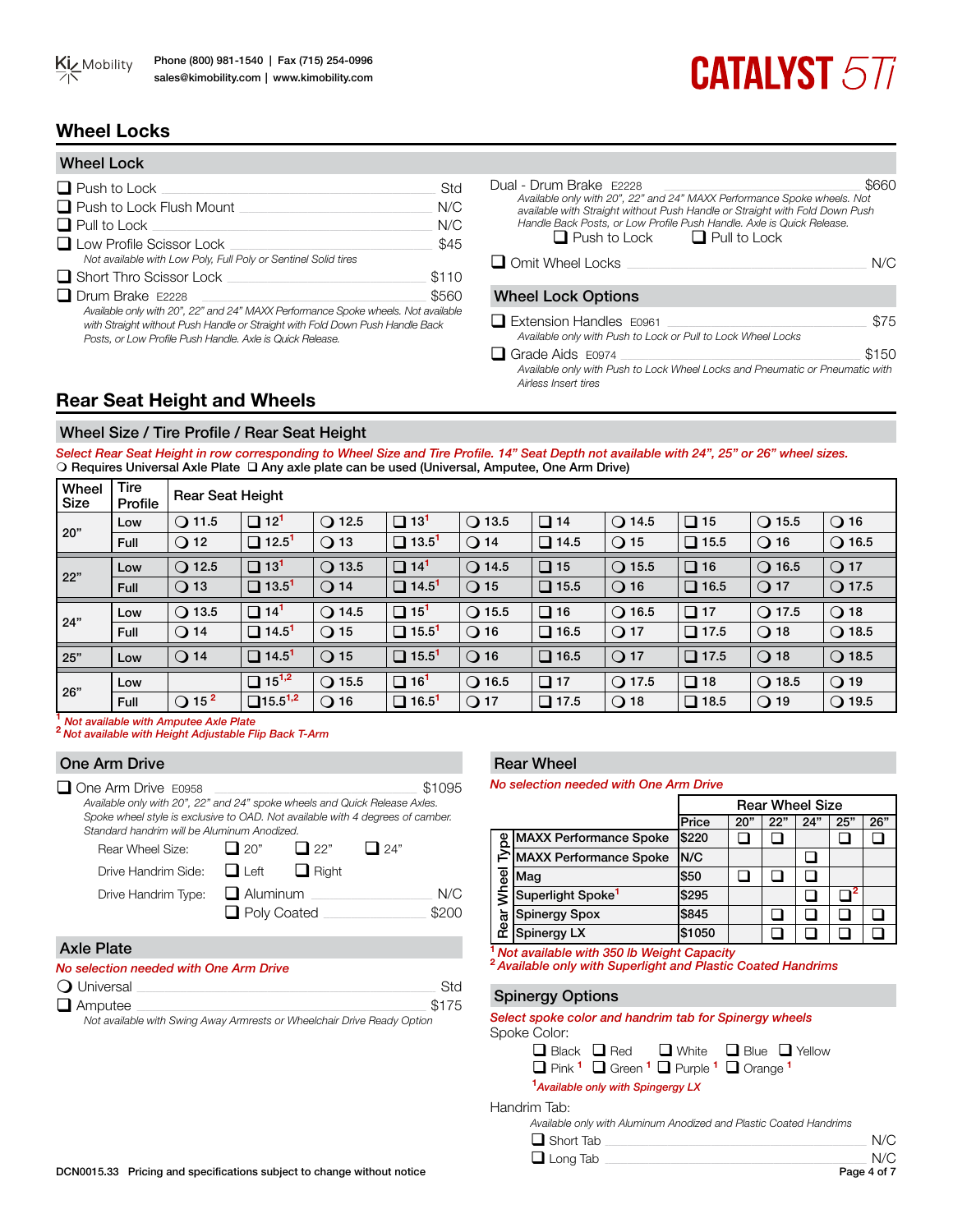# **Rear Seat Height and Wheels** continued

| <b>Rear Tire Type</b>                                                                                           |       |
|-----------------------------------------------------------------------------------------------------------------|-------|
| <b>Full Profile</b>                                                                                             |       |
| $\Box$ Street Pneumatic 1 3/8" E2211, E2212<br>Not available on 25" wheel size                                  | Std   |
| $\Box$ Full Poly 1 3/8" E2218<br>Not available on Superlight wheel or 25" or 26" wheel sizes                    | \$95  |
| $\Box$ Pneumatic with Airless Insert 1 3/8" E2211, E2213<br>Not available on Superlight wheel or 25" wheel size | \$130 |
| Schwalbe HS-127 1 3/8" E2211, E2212<br>Available only on 24" wheel size. Not available on Mag wheel.            | \$125 |
| $\Box$ Euro Trek Knobby 1 3/8" E2211, E2212<br>Available only on 24" wheel size                                 | \$95  |

# Low Profile

| $\Box$ Low Poly 1" E2218                                                                               | \$75  |
|--------------------------------------------------------------------------------------------------------|-------|
| Not available on Superlight wheel, 25" or 26" wheel sizes or 350 lb Weight Cap.                        |       |
| $\Box$ Sentinel Solid Tire 1" E2218                                                                    | \$95  |
| Not available on Superlight wheel or 20" and 22" Mag wheels                                            |       |
| $\Box$ High Pressure 1" E2211, E2212<br>Not available on Mag wheel                                     | \$95  |
| $\Box$ Schwalbe One 1" E2211, E2212<br>Not available on Mag wheel, 20", 22" or 26" wheel sizes         | \$125 |
| Schwalbe Marathon Plus Evolution 1" E2211, E2212<br>Not available on Mag wheel, 20" or 22" wheel sizes | \$135 |
|                                                                                                        |       |

**CATALYST 577** 

# Handrim

#### *No selection needed with One Arm Drive*

| $\Box$ Aluminum Anodized                                                                                                                                                                           | Std   |
|----------------------------------------------------------------------------------------------------------------------------------------------------------------------------------------------------|-------|
| $\Box$ Superlight Aluminum Anodized<br>Available only on 24" and 25" wheel sizes. Available only on MAXX Performance,<br>Superlight or Spinergy wheels. Not available with 350 lb Weight Capacity. | \$50  |
| $\Box$ Plastic Coated                                                                                                                                                                              | \$95  |
| $\Box$ Projection (8 Vertical Projections)                                                                                                                                                         | \$325 |
| Available only with full profile tires in combination with 22"-26" MAXX<br>Performance or 24" Mag wheel                                                                                            |       |
| $\Box$ Spinergy Flex Rim                                                                                                                                                                           | \$700 |
| Available only on 24" and 25" Spinergy LX wheels                                                                                                                                                   |       |
| Omit Handrim                                                                                                                                                                                       |       |

#### Standard Handrims Natural Fit Handrims Natural Fit Handrims

| Not available on 20" wheel size or 22" Mag wheel. Not recommended<br>with Mag wheel. |       |
|--------------------------------------------------------------------------------------|-------|
| $\Box$ Natural Fit LT Regular Grip                                                   | \$465 |
| $\Box$ Natural Fit Standard Regular Grip                                             | \$445 |

| $\Box$ Natural Fit LT Super Grip       | \$515 |
|----------------------------------------|-------|
| $\Box$ Natural Fit Standard Super Grip | \$495 |
| $\Box$ Natural Fit LT Omit Grip        | \$395 |
| $\Box$ Natural Fit Standard Omit Grip  | \$345 |
|                                        |       |

# Handrim Option

q 3M Micro Grip \_\_\_\_\_\_\_\_\_\_\_\_\_\_\_\_\_\_\_\_\_\_\_\_\_\_\_\_\_\_\_\_\_\_\_\_\_\_\_\_\_\_\_\_\_\_\_\_\_\_\_\_\_\_\_\_\_\_\_\_\_\_\_\_\_\_\_\_\_\_\_\_\_\_\_\_\_\_\_\_\_\_\_\_\_ \$65

Axle Position

*Not available on Plastic Coated or Projection Handrims*

*No selection needed with Amputee Axle Plate*

# **Axles**

| Axle                                      |       |
|-------------------------------------------|-------|
| No selection needed with One Arm Drive    |       |
| Quick Release                             | Std   |
| Quad Quick Release                        | \$175 |
| Not available with Mag or Spinergy wheels |       |

# **Armrests**

# Armrest

| Height Adjustable T-Arm (8.5" - 13.5") E0973                                                                                                                                                    |       |
|-------------------------------------------------------------------------------------------------------------------------------------------------------------------------------------------------|-------|
| <b>コ</b> Desk ______________                                                                                                                                                                    | \$295 |
| $\Box$ Full                                                                                                                                                                                     | \$295 |
| Height Adjustable T-Arm Low (7.5" - 11.5") E0973<br>If selection is not available with rear wheel and rear seat height configuration,<br>standard Height Adjustable T-Arm armrests will be used |       |
|                                                                                                                                                                                                 | \$295 |
| $\Box$ Full                                                                                                                                                                                     | \$295 |
| Height Adjustable Flip Back T-Arm (9.5"-13.5") E0973                                                                                                                                            |       |
| $\Box$ Desk $\Box$ Desk $\Box$ Desk $\Box$                                                                                                                                                      | \$305 |
| $\blacksquare$ Full $\blacksquare$                                                                                                                                                              | \$305 |
| Flip Back (10.5")                                                                                                                                                                               |       |
| Not available with Seat Depths less than 16" or Angle Adjustable Back Posts                                                                                                                     |       |
| <b>Desk</b>                                                                                                                                                                                     | \$425 |
| Full                                                                                                                                                                                            |       |

| $\Box$ Swing Away (10.5" - 12.5") E0973                    | \$225 |
|------------------------------------------------------------|-------|
| Not available with Angle Adjustable Back Posts or Arm Pads |       |
| $\Box$ Omit Armrests                                       | N/C   |
|                                                            |       |

Rear Wheel Camber:  $\Box$  0°  $\Box$  2°  $\Box$  4° Center of Gravity:  $\Box$  Rear  $\Box$  Center  $\Box$  Forward

# Arm Pad

### *Not available with Swing Away Armrests*

 $\Box$  Waterfall Arm Pad

*Available only with Height Adjustable T-Arm and Height Adjustable T-Arm Low*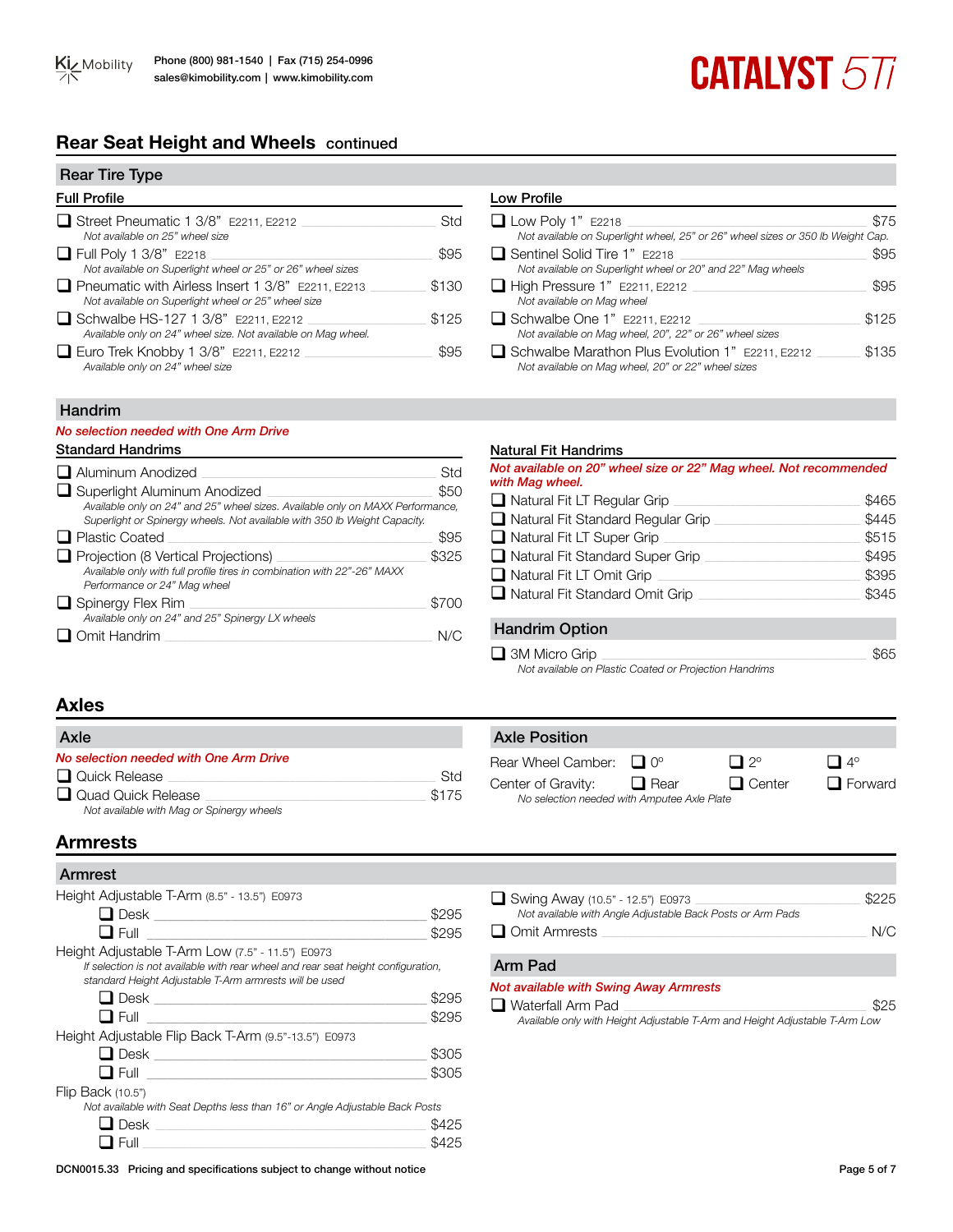

# **CATALYST 577**

# **Accessories**

| <b>Removable Side Guard</b>                                                                                                                                                                         |       |
|-----------------------------------------------------------------------------------------------------------------------------------------------------------------------------------------------------|-------|
| <b>Available only with Swing Away Armrests</b>                                                                                                                                                      |       |
| □ Composite Side Guards K0108                                                                                                                                                                       | \$145 |
| Aluminum Straight - Black Matte K0108 _______________                                                                                                                                               | \$195 |
| Aluminum Adjustable Fender with Foam Pad - Black Matte                                                                                                                                              |       |
| K0108 2001 12:00                                                                                                                                                                                    | \$275 |
| Carbon Fiber Adjustable Fender K0108                                                                                                                                                                | \$485 |
| <b>Anti-Tip</b>                                                                                                                                                                                     |       |
| $\Box$ Rear Anti-Tips $E0971$                                                                                                                                                                       | \$150 |
| Swing-In Anti-Tip E0971                                                                                                                                                                             |       |
| Not available with 350 lb Weight Capacity                                                                                                                                                           |       |
| <b>□</b> Single - Left <u>________________</u>                                                                                                                                                      | \$155 |
| Not available with left side O <sub>2</sub> Holder                                                                                                                                                  |       |
| $\Box$ Single - Right<br><u> 1999 - John Harry Harry Harry Harry Harry Harry Harry Harry Harry Harry Harry Harry Harry Harry Harry Harry</u><br>Not available with right side O <sub>2</sub> Holder | \$155 |
| $\Box$ Pair                                                                                                                                                                                         | \$310 |
| Not available with Cane and Crutch Holder or O <sub>2</sub> Holder                                                                                                                                  |       |
| $\Box$ Omit Rear Anti-Tips                                                                                                                                                                          | N/C   |
|                                                                                                                                                                                                     |       |
| <b>Pelvic Positioning Belt</b>                                                                                                                                                                      |       |
| 1 1/2" Auto Buckle E0978                                                                                                                                                                            | \$80  |
| 11/2" Padded Auto Buckle E0978                                                                                                                                                                      | \$170 |
| 2" Airline Buckle E0978                                                                                                                                                                             | \$110 |
| Bodypoint Evoflex - Pelvic Stabilizer E0978                                                                                                                                                         | \$188 |
| Size: <b>■</b> Small (16-24") ■ Medium (19-29") ■ Large (25-37")                                                                                                                                    |       |
| Bodypoint Belt Mounting Kit                                                                                                                                                                         | \$108 |
| Style: Bracket <b>B</b> Band Clamp 1"                                                                                                                                                               |       |

# Other Accessories q Tool Kit \_\_\_\_\_\_\_\_\_\_\_\_\_\_\_\_\_\_\_\_\_\_\_\_\_\_\_\_\_\_\_\_\_\_\_\_\_\_\_\_\_\_\_\_\_\_\_\_\_\_\_\_\_\_\_\_\_\_\_\_\_\_\_\_\_\_\_\_\_\_\_\_\_\_\_\_\_\_\_\_\_\_\_\_\_\_\_\_\_\_\_\_\_\_\_\_\_\_\_ \$45 q Removable Underseat Pouch \_\_\_\_\_\_\_\_\_\_\_\_\_\_\_\_\_\_\_\_\_\_\_\_\_\_\_\_\_\_\_\_\_\_\_\_\_\_\_\_\_\_\_\_\_\_\_\_\_\_\_\_\_\_\_\_ \$50 q Pediatric Ki Mobility Backpack \_\_\_\_\_\_\_\_\_\_\_\_\_\_\_\_\_\_\_\_\_\_\_\_\_\_\_\_\_\_\_\_\_\_\_\_\_\_\_\_\_\_\_\_\_\_\_\_\_\_\_\_\_\_ \$50 <p>■ Ki Mobility Backpack</p>\n<p>□ LUqqade Carrier</p>\n<p>③</p>  $\Box$  Luggage Carrier *Not available with PRO ELR or Residual Limb Support* q Black Neoprene Impact Guards \_\_\_\_\_\_\_\_\_\_\_\_\_\_\_\_\_\_\_\_\_\_\_\_\_\_\_\_\_\_\_\_\_\_\_\_\_\_\_\_\_\_\_\_\_\_\_\_\_\_\_\_ \$90 □ Clear Spoke Guards K0065 <br>
□ Clear Spoke Guards K0065 *Not available with Mag wheel* **Q** Black Spoke Guards K0065 **Example 2018** \$115 *Not available with 20" wheel size or Mag wheel* q Cane and Crutch Holder \_\_\_\_\_\_\_\_\_\_\_\_\_\_\_\_\_\_\_\_\_\_\_\_\_\_\_\_\_\_\_\_\_\_\_\_\_\_\_\_\_\_\_\_\_\_\_\_\_\_\_\_\_\_\_\_\_\_\_\_\_\_\_ \$195  $\Box$  IV Pole *Available only with Standard Straight Back Posts*  $O<sub>2</sub>$  Holder  $O_2$  Holder E2208  $\Box$ <br>  $\Box$  Right Side  $\Box$  Left Side  $\Box$  Right Side